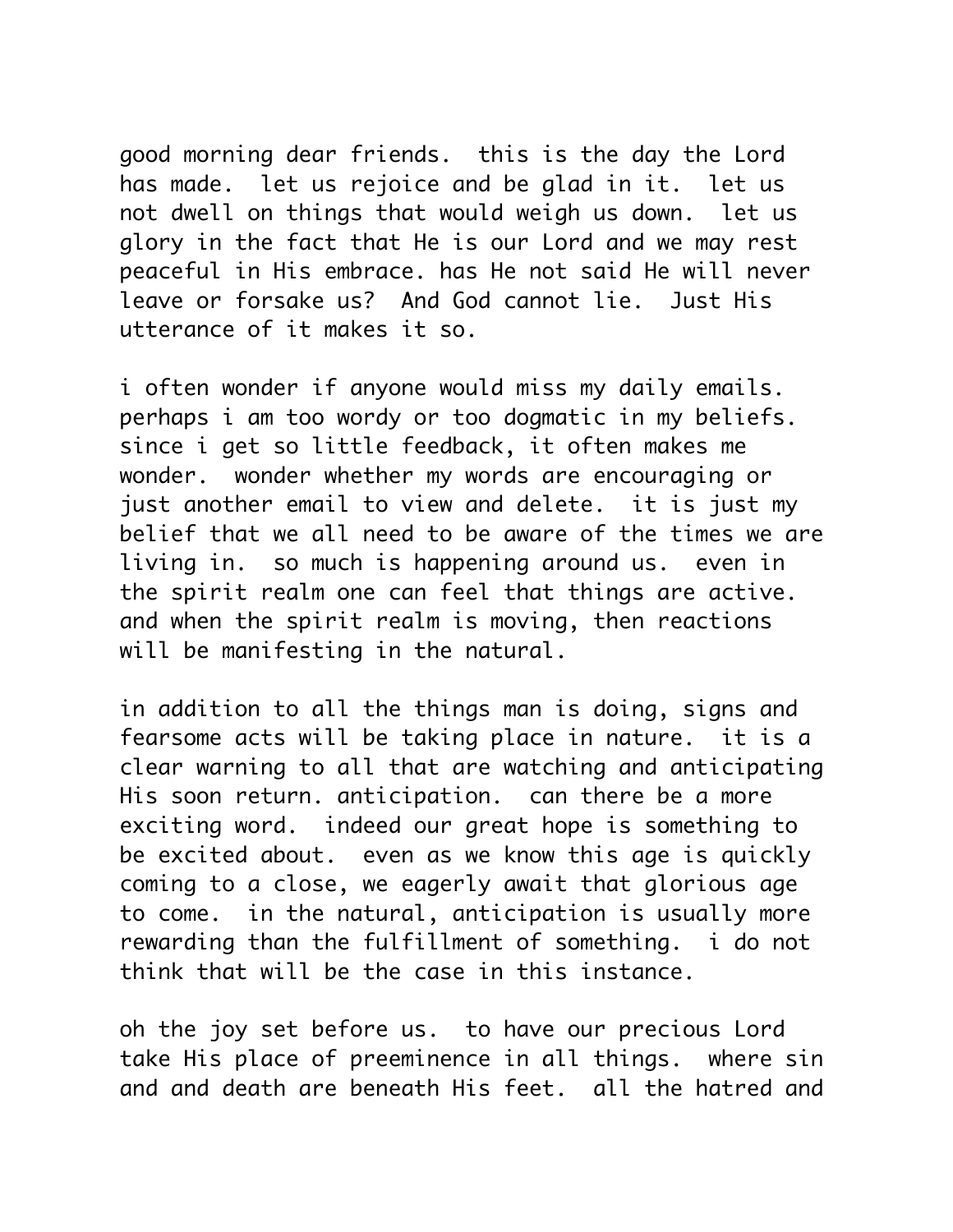lawlessness will be conquered. do you know the antichrist is most often referred to as the man of lawlessness? not just man's law but also God's law. acceptance and acknowledgment of or Lord's truth will inevitably rule the day. the lawlessness we are seeing in today's world is evidence the antichrist spirit is rising and he will soon make his appearance.

when i see the hatred of all that is good and decent in some of the faces of people, my heart aches for them. many are young people who know so little of the world. but our only weapon must be the word of our God and the blood of the lamb. it must be love that overcomes their rabid hatred. it must be light that shines in the darkness. can you be that source of love even as another is brutalizing you? it is our calling to be like Jesus. we must offer the love of God whether they accept it or not. it is not our job to decide for another whether they are worthy or not. just to offer it and let them see it in us.

just yesterday there was a school shooting in mansfield. not far from my house. as always, it dominated the news. it turns out it was a young back boy who had been bullied. he felt alone as he withstood forces coming against him. i suppose he saw this as his justified response of self defense. the trouble is, this was his reaction in anger and fear. both overcome by our Lord. he had no knowledge how to wage his battle in the spirit. oh how our children need Christ and we must be their teachers. the government is now trying to take them from us. forget the village. we are to train up a child in the way he should go. live a godly example to your child.